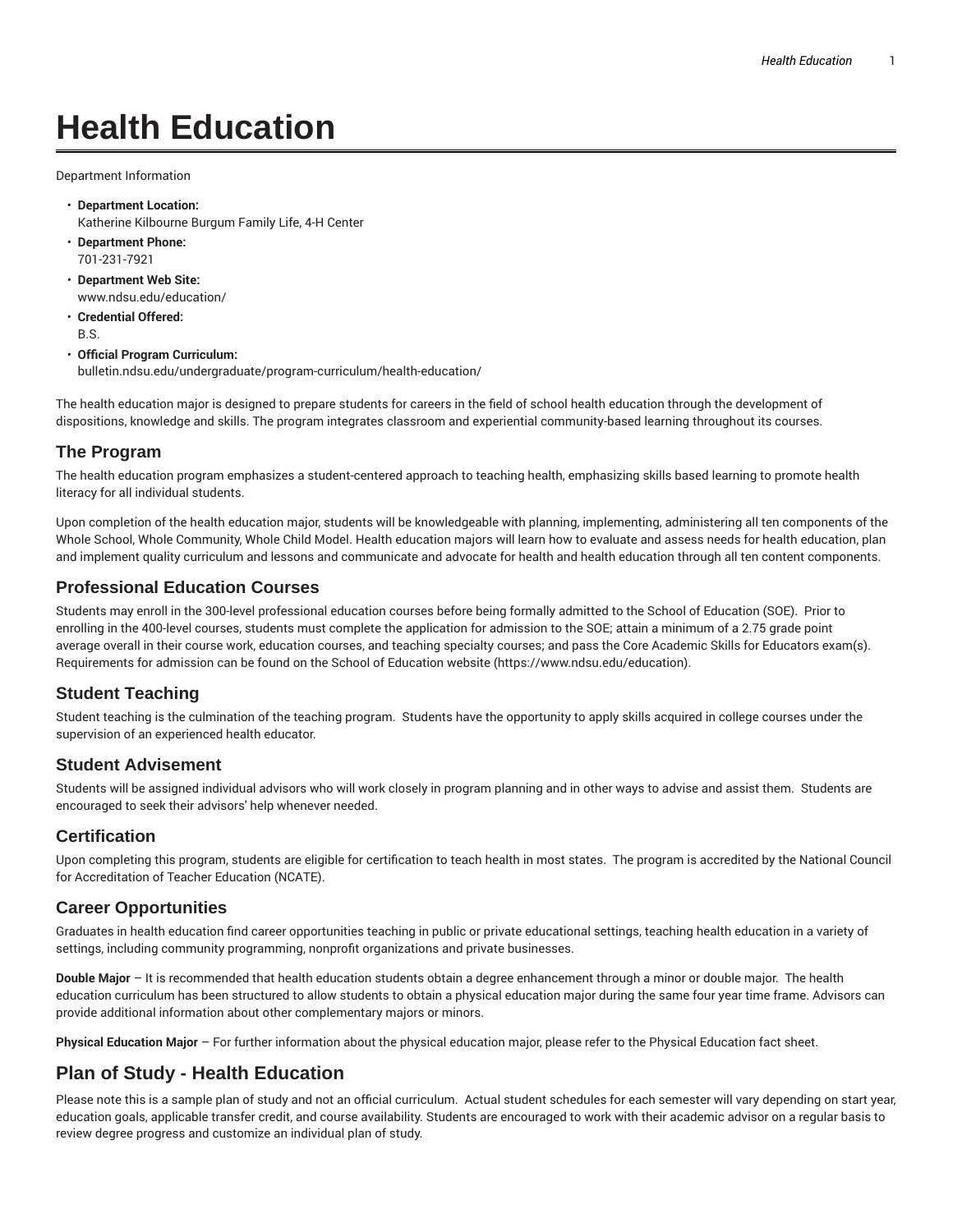#### 2 *Health Education*

| <b>First Year</b>                        |                                  |                           |
|------------------------------------------|----------------------------------|---------------------------|
| Fall                                     | <b>Credits Spring</b>            | <b>Credits</b>            |
| <b>ENGL 110</b>                          | 4 COMM 110                       | 3                         |
| <b>HNES 110</b>                          | 3 ENGL 120                       | 3                         |
| Humanities/Fine Arts                     | 3 HDFS 135                       |                           |
| <b>PSYC 111</b>                          | 3 Science/Tech                   | 3                         |
| Quantitative Reasoning                   | 3 SOC 110                        | 3                         |
|                                          | 16                               | 12                        |
| <b>Second Year</b>                       |                                  |                           |
| Fall                                     | <b>Credits Spring</b>            | <b>Credits</b>            |
| <b>EDUC 321</b>                          | 3 HNES 200 or 250                | 3                         |
| <b>EDUC 322</b>                          | 3 HNES 217 <sup>*</sup>          | $\ensuremath{\mathsf{3}}$ |
| <b>Humanities/Fine Arts</b>              | 3 HNES 341                       | 3                         |
| Science/Tech w/ Lab                      | 4 PSYC 210                       | $\ensuremath{\mathsf{3}}$ |
| Electives                                | 3 PSYC 250 or HDFS 230           | 3                         |
| Complete Core Academic Skills<br>Exam    | Apply to the School of Education |                           |
|                                          | 16                               | 15                        |
| <b>Third Year</b>                        |                                  |                           |
| Fall                                     | <b>Credits Spring</b>            | <b>Credits</b>            |
| <b>HNES 367*</b>                         | 3 EDUC 489                       | 3                         |
| <b>PSYC 212</b>                          | 3 ENGL 358                       | $\ensuremath{\mathsf{3}}$ |
| Science/Tech                             | 3 HNES 345                       | 3                         |
| Electives                                | 6 Electives                      | 6                         |
|                                          | 15                               | 15                        |
| <b>Fourth Year</b>                       |                                  |                           |
| Fall                                     | <b>Credits Spring</b>            | <b>Credits</b>            |
| <b>EDUC 451</b>                          | 3 EDUC 485                       | 1                         |
| EDUC 481 (Health Section)                | 3 EDUC 487                       | 9                         |
| <b>EDUC 486</b>                          | 3 EDUC 488                       | 3                         |
| <b>HD&amp;E 320</b>                      | 1 Elective                       | $\sqrt{3}$                |
| Electives                                | 5                                |                           |
| Apply for Student Teaching               |                                  |                           |
| Complete PLT (grades 7-12) Exam          |                                  |                           |
| Complete Subject Area Assessment<br>Exam |                                  |                           |
|                                          | 15                               | 16                        |

Total Credits: 120

\* Students must earn a "B" or better in all courses identified with an asterisk (\*).

\*\* Global Perspectives and Diversity requirements can be obtained through careful selection of Humanities/Fine Arts and/or Science/Technology categories.

# **Plan of Study - Health Education & Physical Education Double Major**

Please note this is a sample plan of study and not an official curriculum. Actual student schedules for each semester will vary depending on start year, education goals, applicable transfer credit, and course availability. Students are encouraged to work with their academic advisor on a regular basis to review degree progress and customize an individual plan of study.